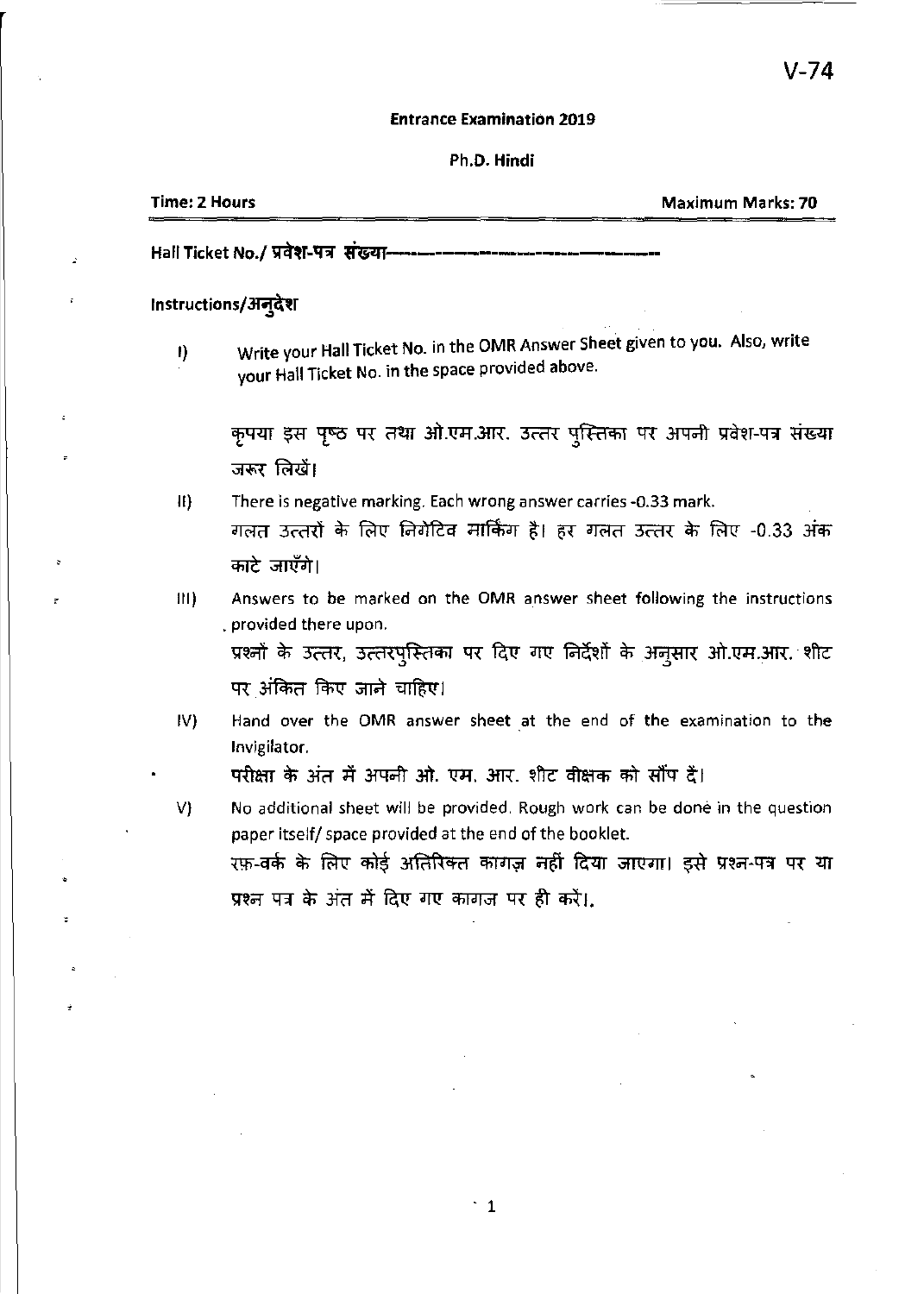# $PART-A$

1. अकादमिक-शोध की निम्नलिखित गतिविधियों को एक तर्कसंगत क्रम में लगाइए-

- ( i ) सामग्री का प्रस्तुतीकरण।
- (ii) सामग्री का संशोधन और सुधार।
- (iii) सामग्री को तैयार करने की योजना।
- (iv) जिस काम के लिए सामग्री तैयार की गई है, उसका विश्लेषण।

 $(A)$  (iv) (iii) (ii) (i)

(B) (i) (ii) (iii) (iv)

- $(C)$   $(iii)$   $(i)$   $(iv)$   $(ii)$
- (D) (ii) (i) (iv) (iii)
- 2. शिक्षण को प्रभावी बनाने वाले कौशल हैं-
	- विषयवस्तु पर पूरा अधिकार। i.
	- शिक्षण में आधुनिक तकनीकों का उपयोग। ij.

विद्यार्थियों की जरूरतों की जानकारी। iii.

आधुनिक शिक्षण-तकनीकों की जानकारी। iv.

- (A) ii, iii, i
- (B) 1, iii iv
- $(C)$  iv, I, ii
- $(D)$  iii, ii, iv
- आधुनिक तकनीकों के उपयोग से शिक्षण कैसा हो जाता है? 3.
	- ( A ) नैतिकता केन्द्रित।
	- ( в ) शिक्षक केन्द्रित।
	- ( C ) विद्यार्थी औऱ शिक्षक केन्द्रित।
	- ( D) विद्**यार्थी के**न्द्रित।

 $\overline{2}$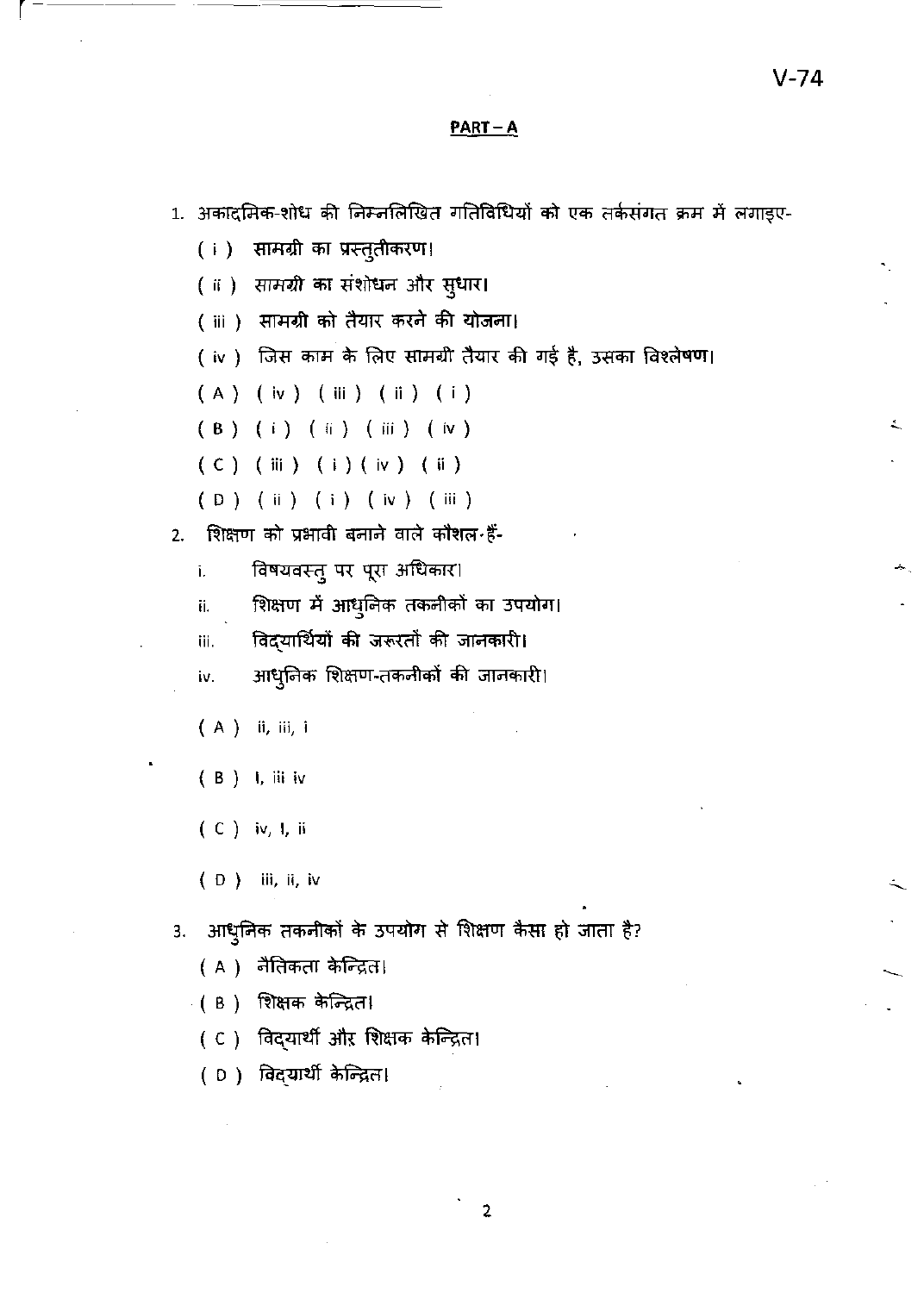( A ) वस्तुनिष्ठ प्रश्नों द्वारा मूल्यांकन।

- ( B ) अनवरत और बोधगम्य मूल्यांकन।
- (C) केवल मौखिक मूल्यांकन।
- (D) सत्र के अंत में मूल्यांकन।
- एक अच्छा शोधकर्ता वह होता है जो-5.
	- (A) कठिन परिश्रम करना जानता हो।
	- ( B) उत्तर-स्नातक की उपाधि रखता हो।
	- (C) सोचने और तर्क करने की क्षमता रखता हो।
	- (D) शोध-प्रविधि ठीक से पढ़ चुका हो।
- विज्ञान, समाजविज्ञान और मानविकी में शोध प्रारम्भ करने के इच्छुक व्यक्ति को, 6. क्रमान्सार, कौन-सी आवश्यक शर्तें पूरी करनी चाहिए?
	- ( A ) प्रयोगशाला कौशल, अभिलेख, शोध-विषय, शोध-निर्देशक
	- ( B ) पूरालेख, शोध-लिर्देशक, शोध-विषय, सोचने की छूट।
	- ( C.) शोध-विषय, शोध-निर्देशक, अच्छा स्वभाव, पूर्वनिर्धारित धारणा।

 $\cdot$  3

- ( D ) शोध-निर्देशक, शोध-विषय, गहन विश्लेषण, धैर्य।
- शोध में 'वस्तुनिष्ठता' का अर्थ है- $7.$ 
	- ( A ) शोध-निष्कर्ष वास्तविकता के अनुरूप हैं।
	- ( B ) शोध-निष्कर्ष सत्य के अनुरूप हैं।
	- ( C ) शोध-प्रविधि ठीक से लागू की गई है।
	- ( D ) कई शोध कर्ताओं के बीच सहमति है।
- शोध से जुड़े प्रश्न कैसे होने चाहिए? 8.
	- ( A ) स्पष्ट, महत्वपूर्ण और परिकल्पनात्मक।
	- ( B ) महत्वपूर्ण और नैतिक।
	- ( C ) स्पष्ट, महत्वपूर्ण और नैतिक।
	- ( D ) स्पष्ट और नैतिक।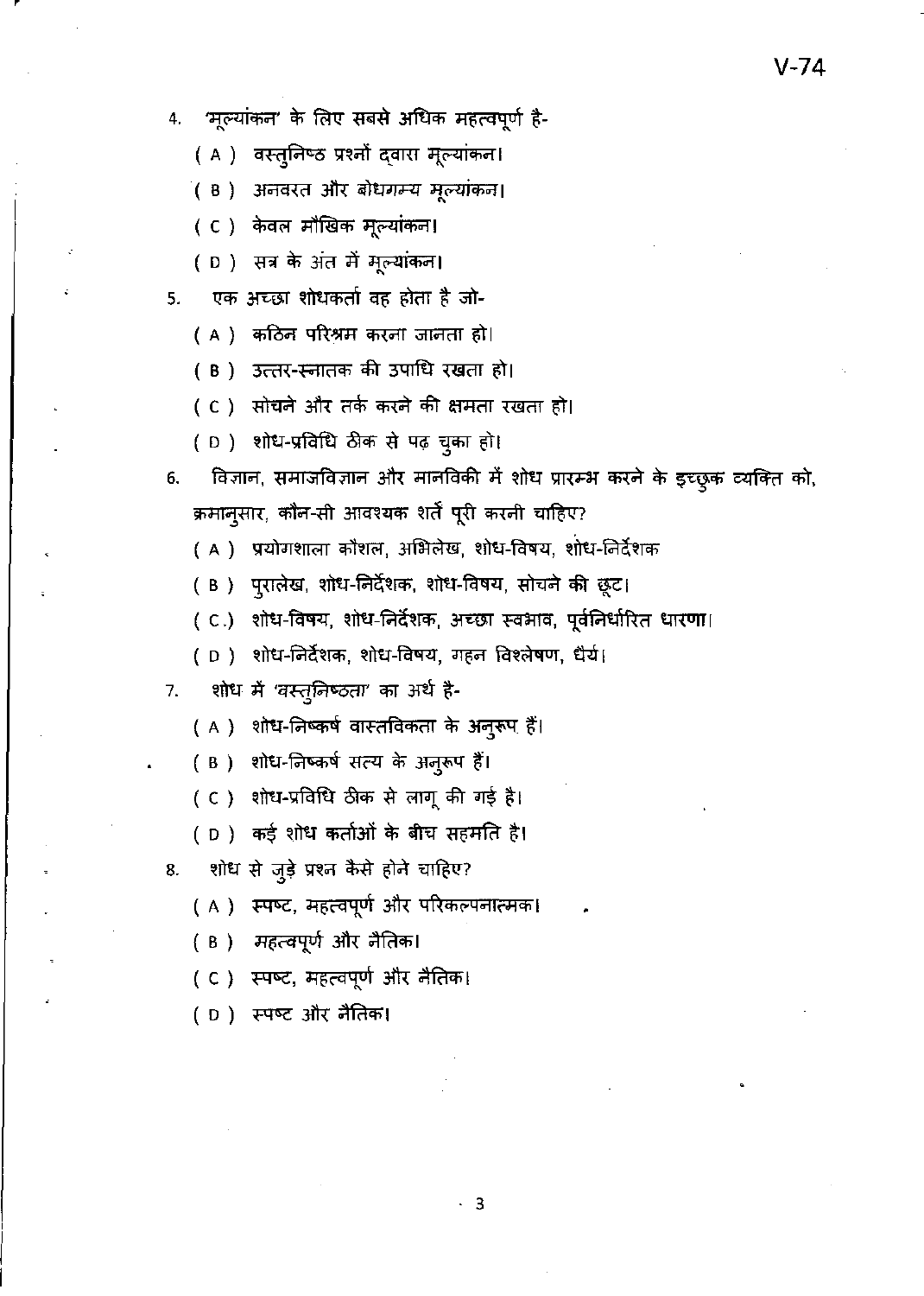निम्नलिखित शृंखला की संख्याएँ एक विशेष क्रम में रखी गई हैं। उस संख्या का 9. पता लगाइए जो उस क्रम में ठीक नहीं बैठती?

10, 26, 74, 218, 654, 1946

- $(A) 1946$
- $(B) 654$
- $(C)$  218
- $(D)$ 26
- 10. उस संख्या का पता लगाइए जो एक विशेष क्रम का उल्लंघन करती हो? 125, 127, 130 135, 142, 153, 165
	- $(A)$  135
	- $(B)$  127
	- $(C)$  165
	- $(D)$  142
- 11. अगले क्रम का पता लगाइए-

 $C - 3$ ,  $E - 6$ ,  $G - 12$ ,  $1 - 24$ ,  $K - 48$ , ?

- $(A) S 48$
- $(B)$   $L 96$
- $(C) 0 48$
- $(D)$  M-96
- 12. यदि CERTAIN को कोड़ भाषा में XVIGZRM लिखा जाए तो उसी कोड़ में MUNDANE को कैसे लिखा जाएगा?
	- $(A)$  NFMWZMX
	- (B) NFMWZMV
	- $(C)$  MIMXZMV
	- (D) VMZWFNX
- 13. यदि किसी विशेष कोड भाषा में
	- (a) 'पिट डार ना' का अर्थ है- 'तुम अच्छे हो'।
	- (b) 'डार टोक पा' का अर्थ है'- 'अच्छा और बुरा'।
	- (c) 'टिम ना टोक' का अर्थ है- वे बुरे हैं।
	- तो उस भाषा में 'वे' के लिए क्या कोड होगा?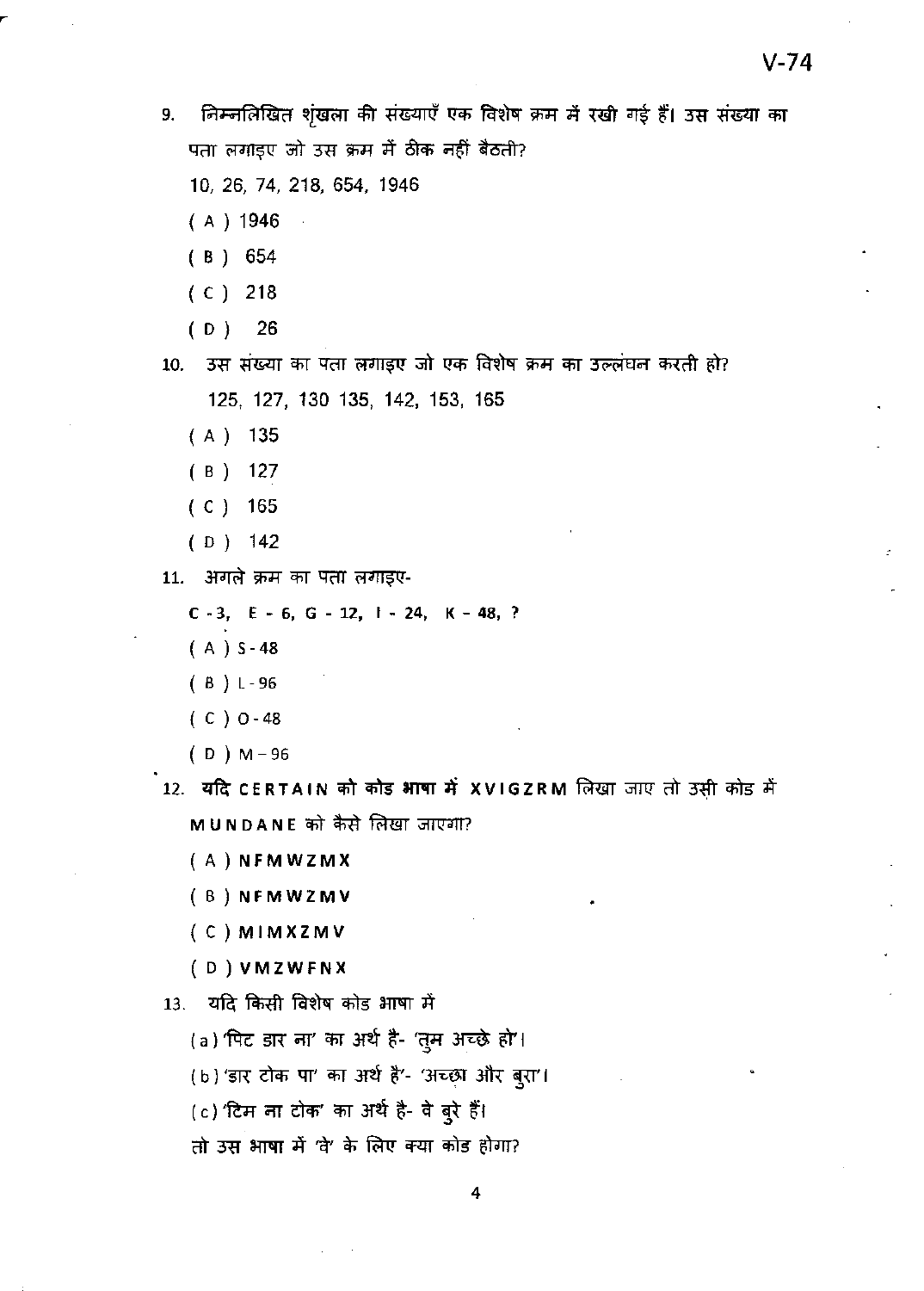- $(A)$  ना
- ( B ) टोक
- (C) पिट
- (D) टिम
- 14. असंगत(odd) संख्या का पता लगाइए-
	- 63, 23, 13, 53
	- $(A) 63$
	- $(B)$  53
	- $(C)$  13
	- $(D)$  23

15. यदि 'नाटक' का संबंध 'निर्देशक' से है तो 'पत्रिका' का संबंध किससे होगा?

- (A) पाठक
- ( B ) छपाईखाना
- ( C ) सम्पादक
- ( D ) कहानी
- 16. परेश अपने विद्यालय से 20 किलोमीटर उत्तर की ओर जाता है और वहाँ से दाहिनी ओर मुड़कर 30 किलोमीटर जाता है। वहाँ से वह फिर दाहिनी ओर मुड़ता है और 35 किलोमीटर जाता है। वहाँ से वह बाई ओर मुइता है और 15 किलोमीटर जाता है। अंत में वह बाईं ओर मुइकर 15 किलोमीटर जाता है। जिस स्थान पर वह इस समय पहुँचा है, वह स्थान उसके प्रस्थान बिंदु से कितनी दूर और किस दिशा में है?
	- (A) 30 किलोमीटर पूर्व
	- (B) 45 किलोमीटर पूर्व
	- (C) 5 किलोमीटर पश्चिम
	- ( D ) 30 किलोमीटर उत्तर
- 17. आलू का मूल्य पहले 20 प्रतिशत बढ़ाया जाता है और फिर 40 प्रतिशत। मूल्य बढ़ाने से पहले यदि आलू का मूल्य रु. 25.00 प्रति किलोग्राम था तो इस समय उसका मूल्य क्या होगा?
	- $(A) 25$
	- $(B) 20$

۰5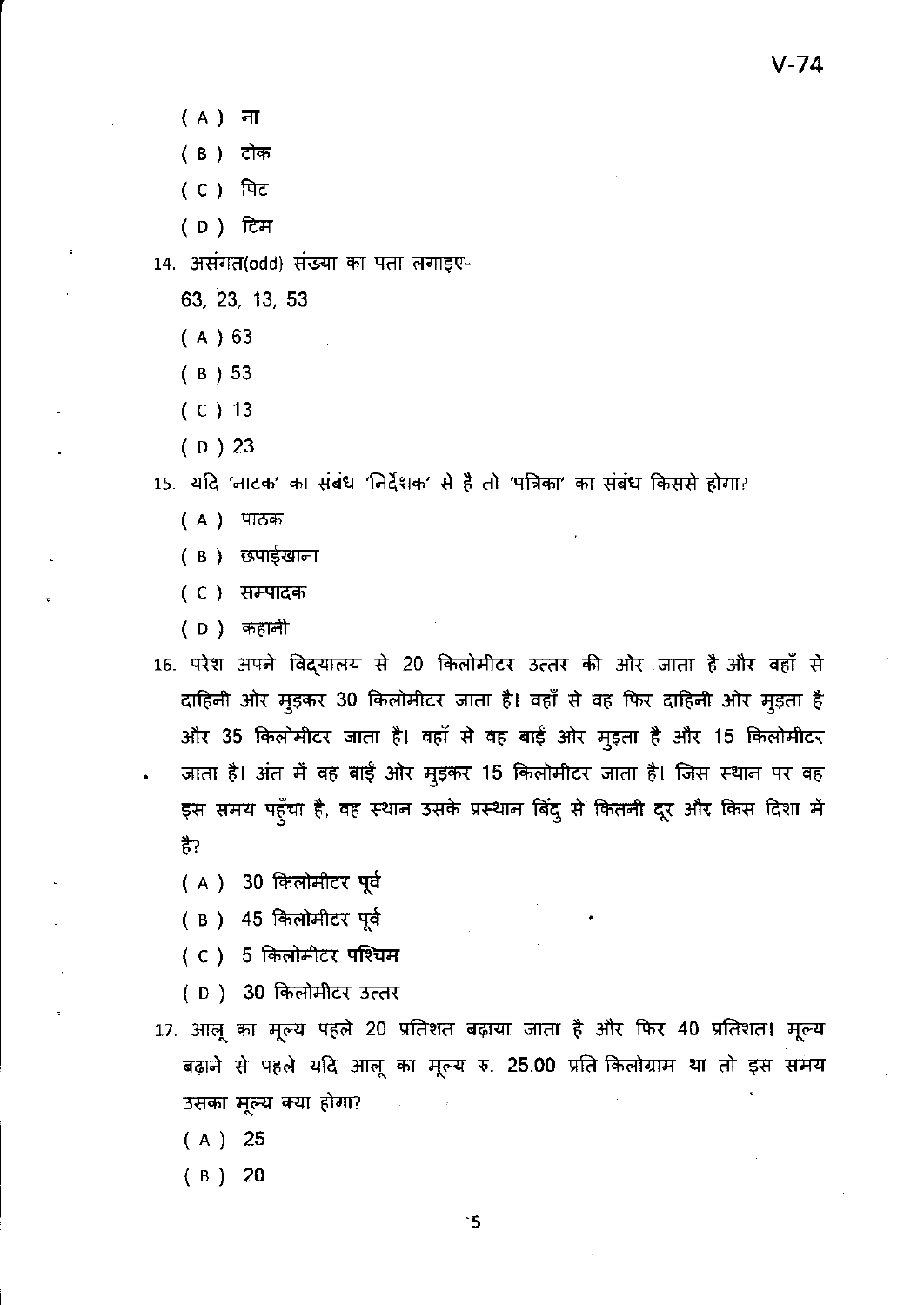- $(C) 42$
- $(D) 65$

18. रमेश और सुरेश एक गंतव्य स्थान के लिए एक ही प्रस्थान बिंदू से, अपनी-अपनी कार से चलते हैं। रमेश 8 बजे चलना शुरू करता है और अपनी कार 40 किलोमीटर प्रति घंटे की गति से चलाता है। सुरेश 9 बजे चलता है और अपनी कार 50 किलोमीटर प्रति घंटे की रफ्तार से चलाता है। अगर उनका गंतव्य स्थान उनके प्रस्थान बिंदु से 350 किलोमीटर दूर है तो सुरेश के गंतव्य स्थान पर पहुँचने के समय, रमेश गंतव्य स्थान से कितने किलोमीटर दूर रहेगा?

- $(A)$  30
- $(B) 50$
- $(C)$  70
- $(D)$  20
- 19. माधव अपनी 610 किलोमीटर की एक यात्रा दो चरणों में, 9 घंटे में पूरी करता है। पहले चरण में उसकी गति 40 किलोमीटर प्रति घंटे की रहती है और दूसरे चरण की .90 किलोमीटर प्रति घंटे की। पता लगाइए कि पहले चरण में वह कितनी दूरी तय करता है?
	- $(A)$  170
	- $(B)$  150
	- $(C)$  140
	- $(D)$  160
- 20. "सभी भारतीय कठिन परिश्रमी हैं। सभी पंजाबी भारतीय हैं। इसलिए सभी पंजाबी कठिन परिश्रमी हैं"।

यह तर्क है-

- ( A ) मिथ्या
- ( B ) मान्य।
- (C) सत्य।
- ( D ) अमान्य।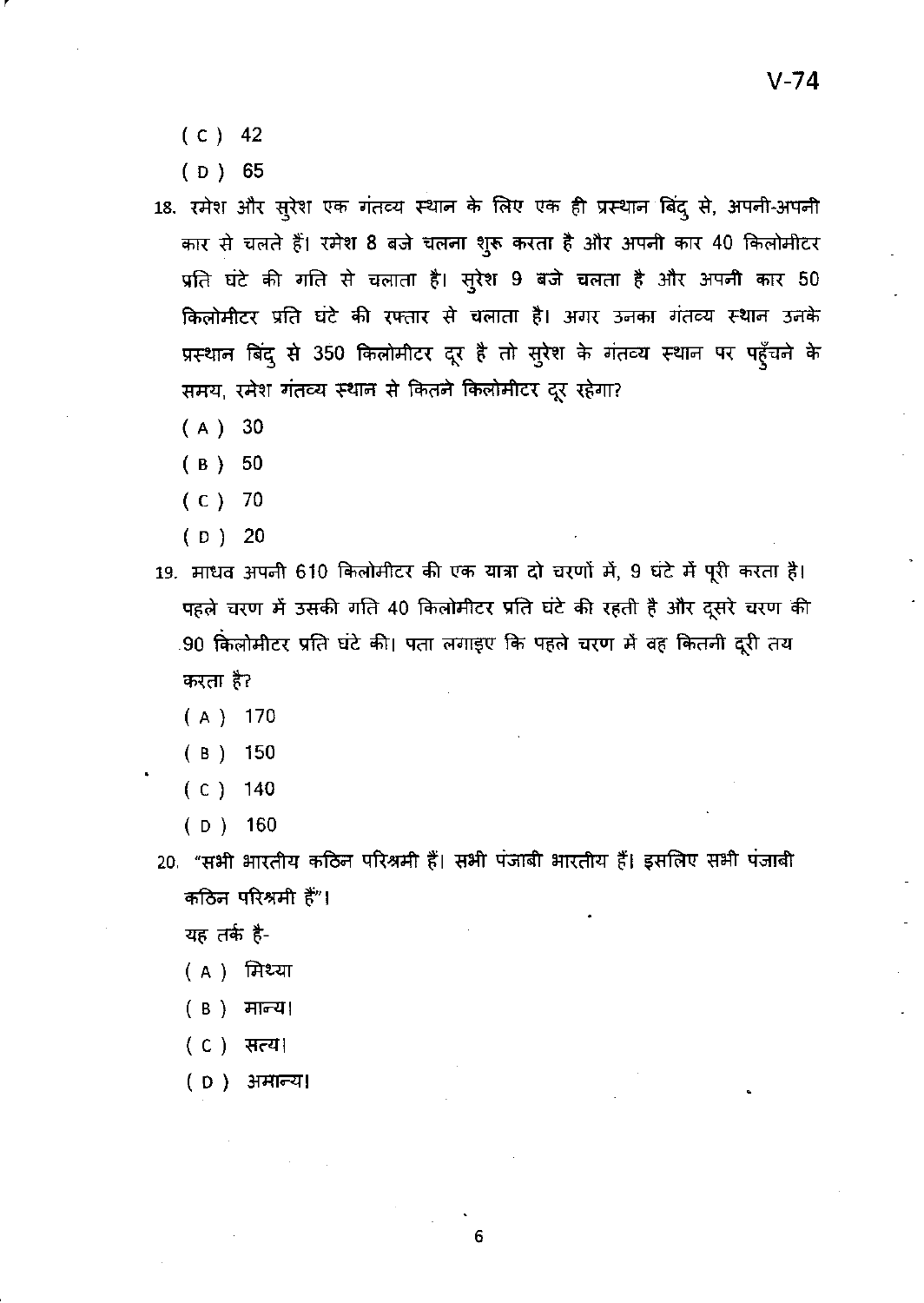21. "भारत की बाजार में अधिकांश कारें मँहगी हैं"।

इसका अर्थ है कि-

( A ) भारत की बाजार में सस्ती कारें उपलब्ध नहीं हैं।

( B ) भारत की बाजार में कुछ सस्ती कारें उपलब्ध हैं।

( C ) भारत की बाजार में कुछ कारें मँहगी हैं।

(D) ऊपर में से कोई नहीं।

22. कथन- "परीक्षा में सभी विद्यार्थी उत्तीर्ण हो गए। कुछ विद्यार्थी लड़कियाँ हैं"।

ा. कुछ लड़कों ने परीक्षा उत्तीर्ण की। तके-

ii. सभी लड़कियाँ परीक्षा में अनुत्तीर्ण हो गई।

iii. कोई भी लड़का परीक्षा में उत्तीर्ण नहीं हुआ।

iv. कोई भी लड़की परीक्षा में अनुत्तीर्ण नहीं हुई।

स्थापना- ( A ) केवल i, ii और iii लागू होते हैं।

( B ) केवल । और ॥ लागू होते हैं।

( C ) केवल ii और iii लागू होते हैं।

- ( D ) ऊपर में से कोई तर्क लागू नहीं होता।
- 23. कथन- "सरकार ने डाकघरों दवारा उपलब्ध कराई जाने वाली तार-सेवा को बंद करने का निर्णय लिया है"।

तर्क- 1. लोग उस सेवा का उपयोग नहीं कर रहे थे, इसलिए उसे बनाए रखना आर्थिक रूप से सम्भव नहीं था।

2. सरकार लोगों को सम्प्रेषण के वैकल्पिक साधनों को अपनाने के लिए बाध्य करना चाहती थी।

निष्कर्ष-

( A ) कथन में दोनों तर्क अन्तर्निहित नहीं हैं।

( B ) कथन में तर्क-2 अन्तर्निहित है।

( C ) कथन में तर्क-1 अन्तर्निहित है।

( D ) कथन में तर्क-1 और 2 दोनों अन्तर्निहित हैं।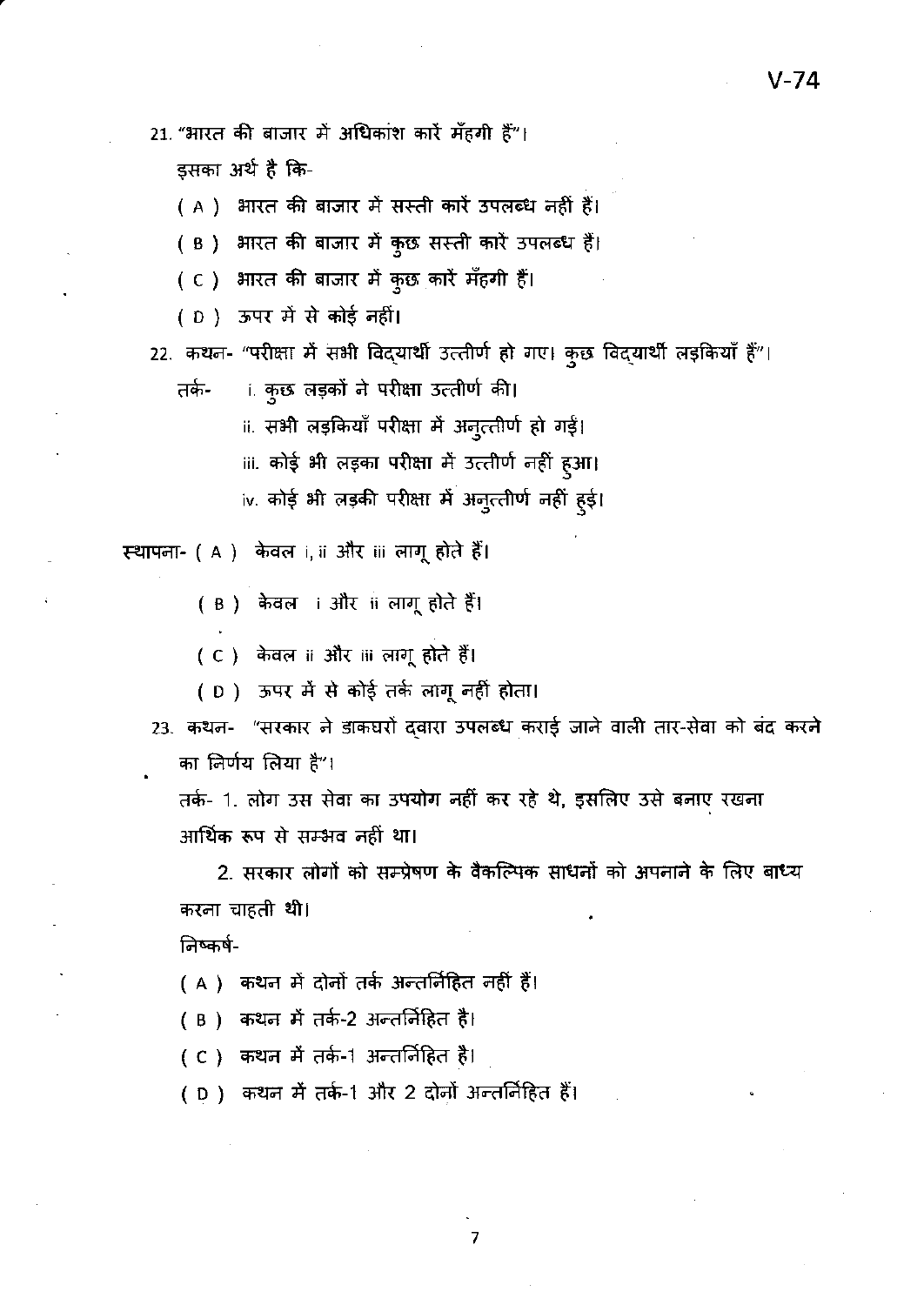निर्देश - नीचे दी गई सारिणी का अध्ययन करने के बाद प्रश्न संख्या 24 से 28 तक के उत्तर दीजिए। इस सारिणी में पाँच विद्यालयों के विद्यार्थियों के आँकड़े दिए गए हैं जो 2004 से लेकर 2005 तक परिषद की परीक्षा में बैठे हैं।

| वर्ष | विदयालय A | विदयालय B | विदयालय C | विदयालय D | विदयालय E |
|------|-----------|-----------|-----------|-----------|-----------|
| 2004 | 650       | 760       | 820       | 800       | 780       |
| 2005 | 700       | 740       | 860       | 780       | 740       |
| 2006 | 800       | 820       | 940       | 750       | 730       |
| 2007 | 750       | 880       | 920       | 840       | 790       |
| 2008 | 850       | 840       | 900       | 860       | 770       |

24. 2004 में विदयालय E से परीक्षा में बैठे विदयार्थियों की संख्या, उस वर्ष सभी विद्यालयों से परीक्षा में बैठे विद्यार्थियों की संख्या के लगभग कितने प्रतिशत है?

- $(A)$  20 प्रतिशत
- ( B) 25 प्रतिशत
- $(C)$  18 प्रतिशत
- $($  D) $, 16$  प्रतिशत
- 25. दिए गए पाँच सालों में, विदयालय B से परीक्षा में बैठे विद्यार्थियों की संख्या का औसत क्या है?
	- $(A)$  818
	- $(B) 676$
	- $(C)$  787
	- $(D) 808$
- 2006 में विदयालय A से परीक्षा में बैठे विदयार्थियों की संख्या, उसी विद्यालय  $26.$ के सभी पाँच वर्षों में बैठे विदयार्थियों की संख्या का कितने प्रतिशत है?
	- $(A)$  21.33
	- $(B)$  25.25
	- $(C)$  22.45
	- $(D)$  23.45

Ś.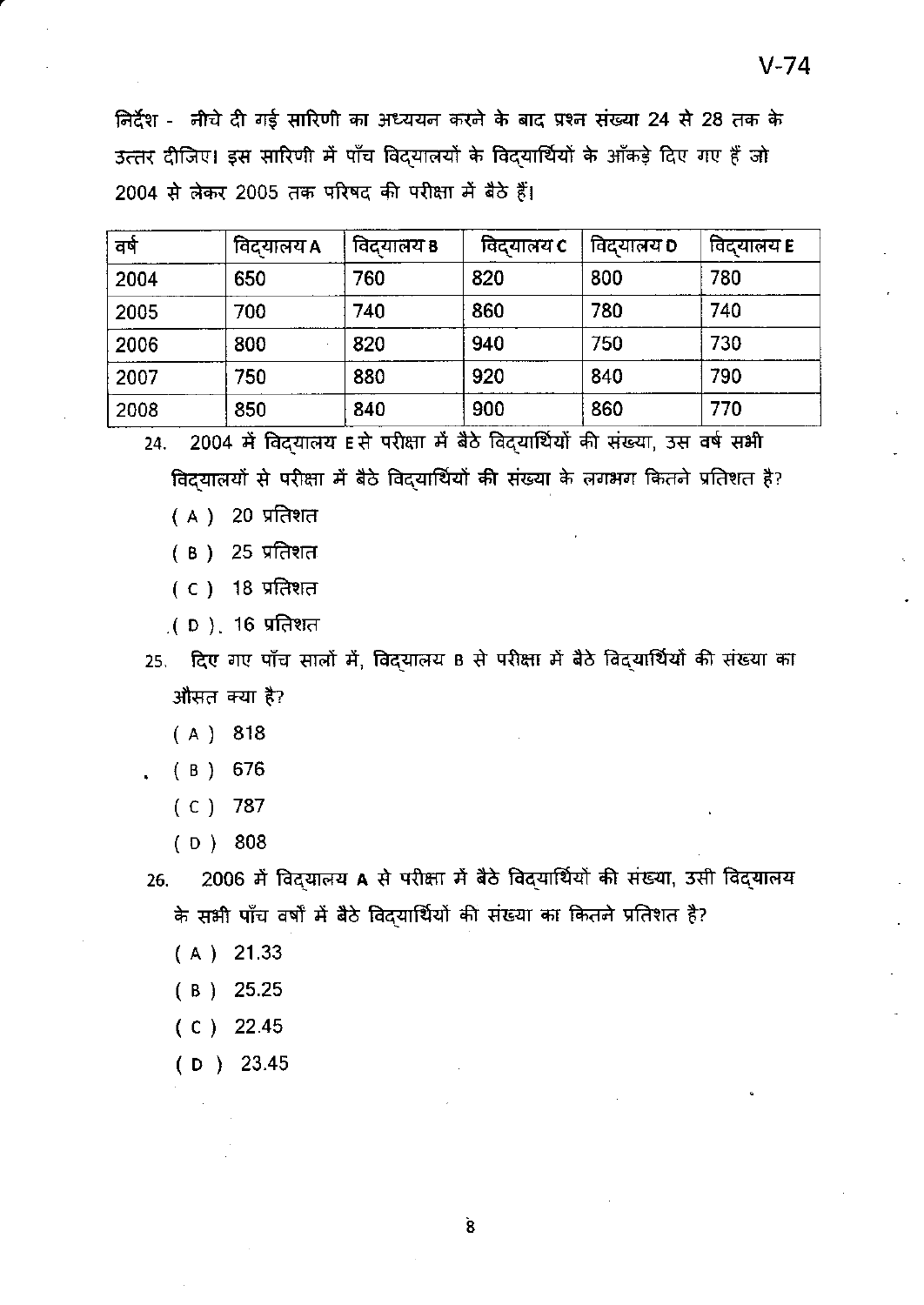27. 2004 और 2005 में विद्यालय c और D विद्यालय से क्रमशः परीक्षा में बैठे विद्यार्थियों की संख्या का अनुपात क्या है?

( A) 79: 84

r

- ( B) 89: 84
- $(C) 84:79$
- (0) 84:89

28. सभी विद्यालयों से 2007 में परीक्षा में बैठे विद्यार्थियों की संख्या का औसत क्या है?

- ( A) 845
- ( B) 836
- ( () 825
- ( 0) 863
- 29. *http* का फुल फ़ॉर्म क्या है?
	- ( A ) हैवी ट्रान्सपोर्ट ट्रान्सफ़र प्रोटोकॉल।
	- ( B) हाइपर टर्मिनल ट्रान्सफ़र प्रोटोकॉल।
	- ( C ) हाइपर टेक्स्ट ट्रान्सफ़र प्रोटोकॉल।
	- ( D ) हाइएस्ट टेक्स्ट ट्रान्सफ़र प्रोटोकॉल।

30. 'ओज़ोन होल' के लिए जिम्मेदार प्रदूषक है-

- (A) एस ओ2 (SO2)
- ( B ) सी ओ (CO)
- (C) सी ओ2 (CO2)
- ( D ) सी एफ सी (CFC)

31. परम्परागत परमाणु रिएक्टर में किस ईंधन का इस्तेमाल किया जाता है?

- ( A ) रेडियम
- ( B ) यूरेनियम
- ( C ) थोरियम
- (D) कैडमियम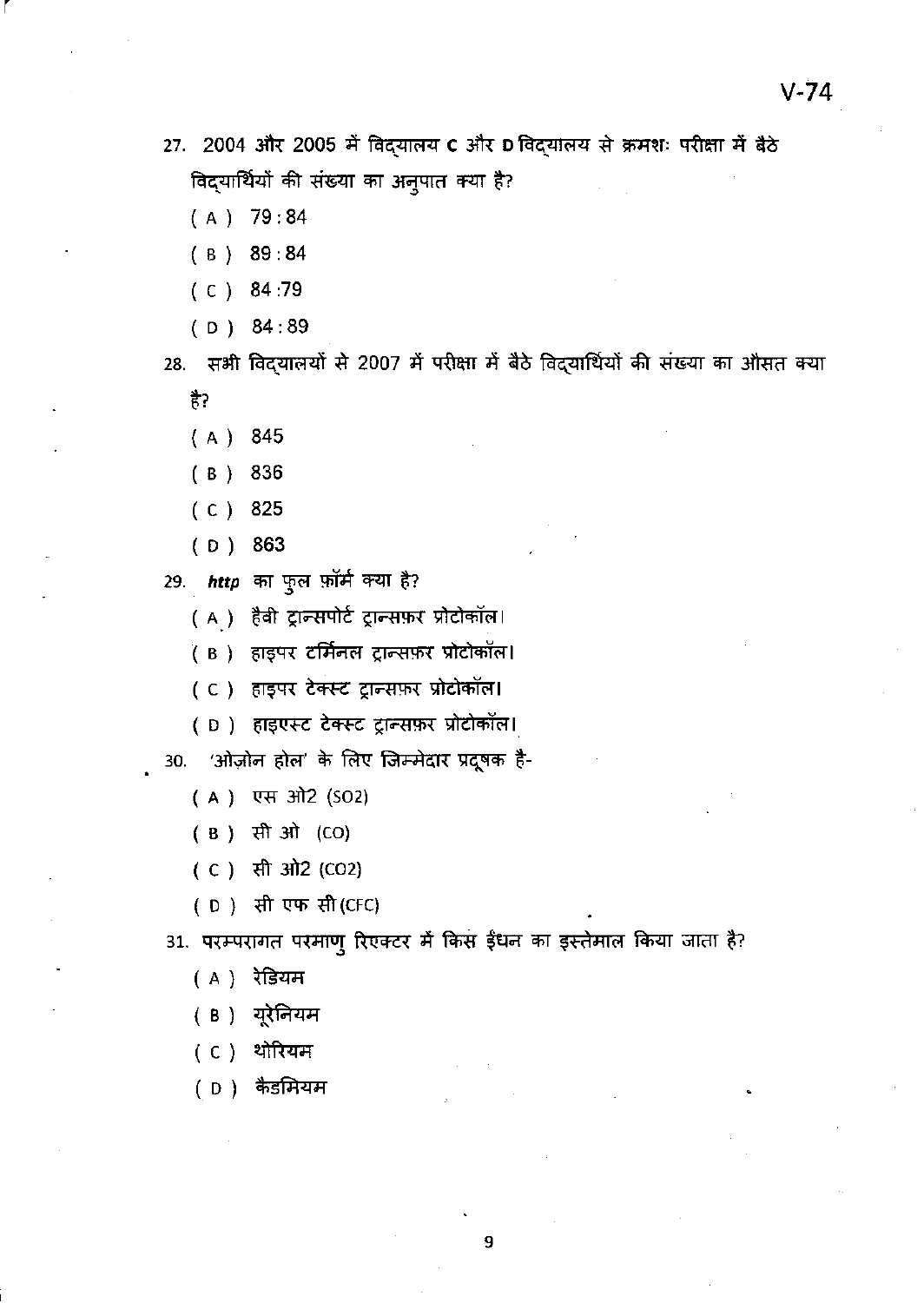32. 'विश्वविद्यालय अनुदान आयोग' के प्रथम अध्यक्ष थे-

( A ) डॉक्टर शान्तिस्वरूप भटनागर

(B) श्री सी. डी. देशमुख

( C ) डॉक्टर मनमोहन सिंह

(D) श्री हुमायूँ कबीर

33. 'विक्रम साराभाई अंतरिक्ष अनुसंधान केन्द्र' कहाँ स्थित है?

( A ) श्रीहरिकोटा

( B ) पुणे

(C) मुम्बई

( D) तिरुवनंतपुरम

34. भारत में तकनीकी विकास और दूरस्थ शिक्षा के प्रसार के लिए 26 जनवरी 2003 को कौन-सा सेटलाइट चैनल शुरू किया गया था?

- (A) एकलव्य
- ( B ) द्रोणाचार्य
- ( C ) ज्ञानदर्शन
- ( D ) ज्ञानवाणी

35. निम्नलिखित में से कौन-से महानुभाव 'भारतीय संविधान' की 'ड्राफ़्टिंग कमेटी' के सदस्य थे?

- ( A ) डॉक्टर राजेन्द्र प्रसाद
- (B) तेज बहादुर सप्रू
- (C) डॉक्टर भीमराव अम्बेडकर
- (D) राजगोपालाचारी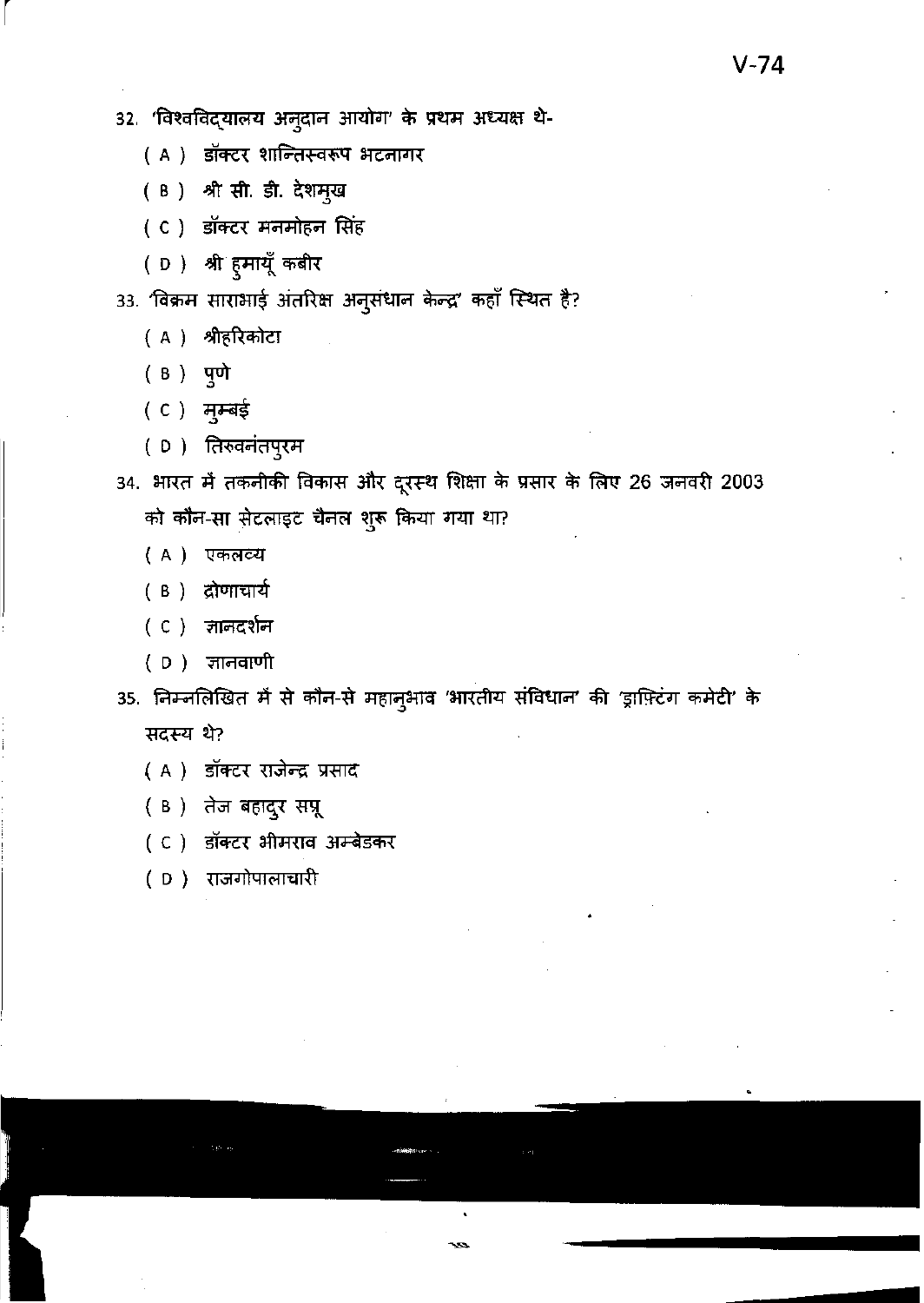#### $PART - B$

36. न्यूमार्क के अनुसार 'अंतरक्रमिक अनुवाद' किस प्रकार का अनुवाद होता है?

- (A) छायानुवाद
- ( B ) भावानुवाद
- ः( C ) शब्द-प्रतिशब्द-अनुवाद
- (D) सारानुवाद

37. "I ran across him in the exhibition today." का हिंदी में तात्पर्य है-

( A ) आज प्रदर्शिनी में एकाएक उससे मेरी मुलाकात हो गई।

( B ) आज प्रदर्शिनी में मैं उसकी ओर दौड़ने लगा।

(C) आज प्रदर्शिनी में उसे देखकर मैं भाग गया।

(D) आज प्रदर्शिनी में उसे देखते ही मैंने दौड़ना शुरू कर दिया।

38. भारत के 'राजपत्र' में पत्राचार के इन रूपों का प्रकाशन होता है-

( A ) कार्यालय आदेश और सामान्य आदेश।

( B ) सरकारी पत्र और अर्धसरकारी पत्र।

(C) सूचना और परिपत्र।

(D) अधिसूचना और संकल्प।

39. 'प्रयोजनमूलक हिंदी' की संकल्पना को सबसे पहले प्रचार में लाने वाले विद्वान का नाम है-

( A ) डॉ. रवीन्द्रनाथ श्रीवास्तव

( B ) मोटूरि सत्यनारायण

(C) डॉ. शिवेन्द्र के. वर्मा

(D) प्रो. कृष्णकुमार गोस्वामी

40. कौन हिंदी का स्वतंत्र 'स्वलिम' नहीं है?

- (A) ਭ੍ਰ
- $(B)$  न्
- (C) ञ्
- $(D)$  ण्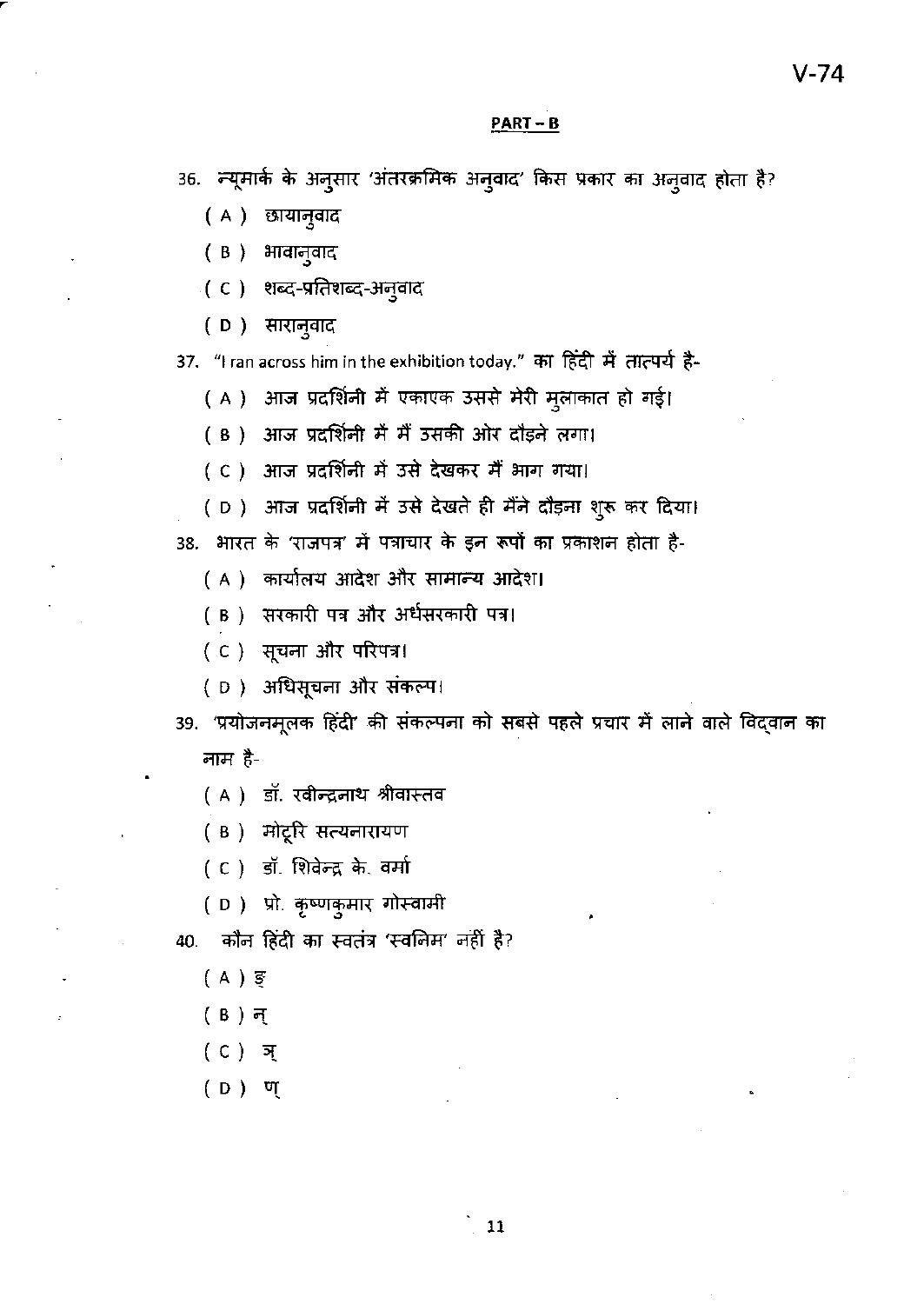- 41. 'व्युत्पादक व्याकरण' के जनक हैं-
	- ( A ) ब्लूमफील्ड
	- (B) हेली डे
	- (C) सस्यूर
	- ( D ) नोम चोम्स्की
- 42. "व्यवहारवादी भाषाविज्ञानी भाषा को समाज का एक उत्पाद मानते हैं"।
	- (A) यह कथन असत्य है।
	- (B) यह कथन सत्य है।
	- ( C ) यह कथन भामक है।
	- (D) ऊपर में से कोई नहीं।
- 43. "विभावादि संयोजनात्मकं वाक्यं काव्यम्" किस आचार्य द्वारा प्रतिपादित काव्य-लक्षण है?
	- (A) महिम भट्ट
	- ( B ) आचार्य विश्वनाथ
	- (C) राजशेखर
	- ( D ) भोजराज
- 44. "गुणों की समता देखकर उपमान के साथ उपमेय का जो तादात्म्य निरूपित किया जाता है", उसे कहते हैं-
	- ( A ) उपमा अलंकार
	- ( B ) समासोक्ति अलंकार
	- (C) रूपक अलंकार
	- ( D ) उत्प्रेक्षा अलंकार
- 45. "बिनु पद चलै, सुनै बिनु काना।

कर बिनु करम, करै बिधि नाना"।। मैं अलंकार है-

- ( A ) समासोक्ति
- ( B ) विभावना

(C) रूपक

(D) स्वभावोक्ति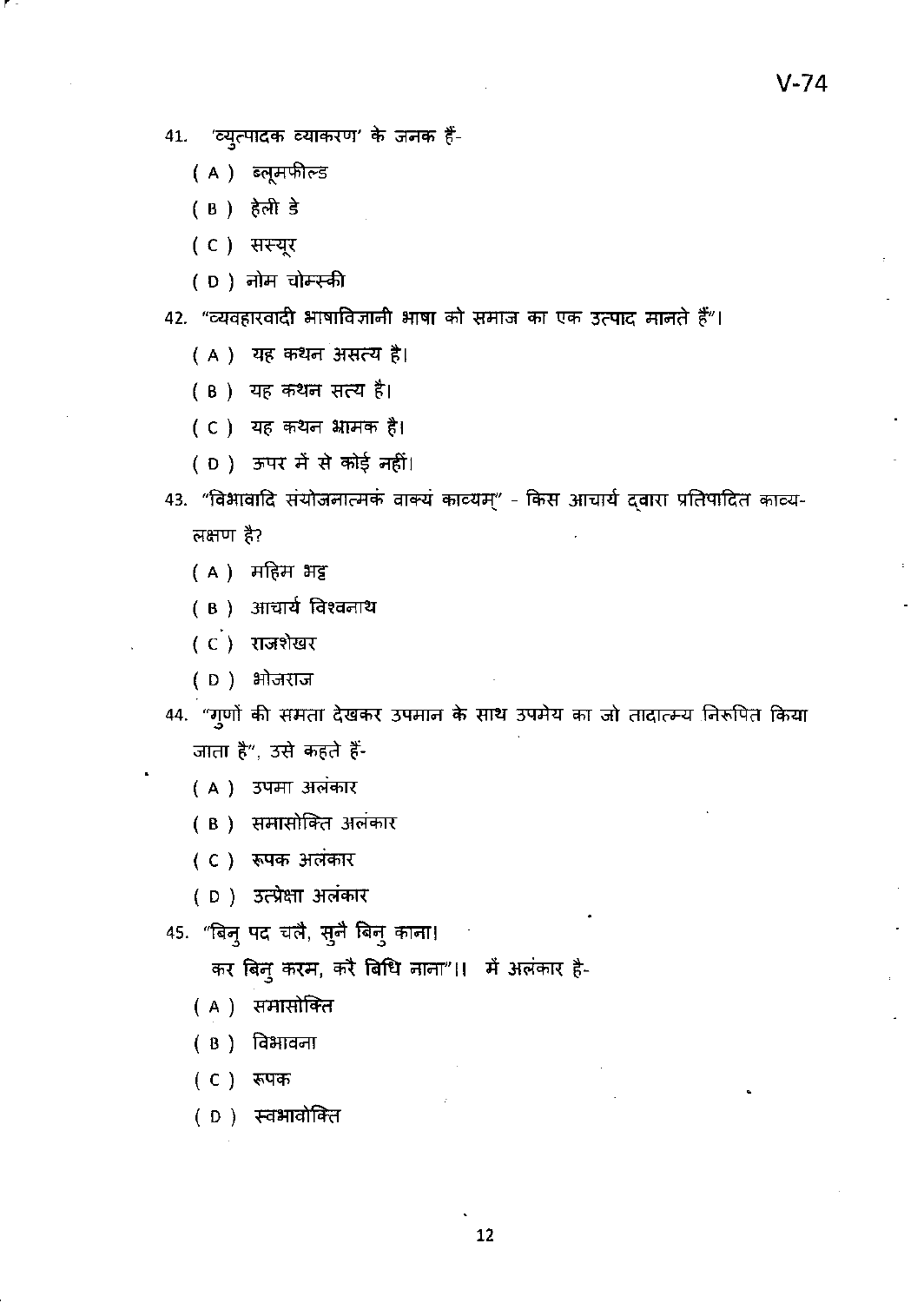46. पृष्पदंत किस शताब्दी के कवि हैं?

- ( A ) बारहवीं शताब्दी
- (B) आठवीं शताब्दी
- ( C ) सातवीं शताब्दी
- (D) दसवीं शताब्दी

47. 'प्रबंध चिंतामणि' ग्रंथ किस भाषा में रचित है?

(A) अपभ्रंश

(B) हिंदी

- ( C ) संस्कृत
- (D) ब्रज भाषा

48. "उक्ति धर्म विशालस्य। राजनीति नवरसं।

खट भाषा पुराणं च। कुरानं कथितं मया"।। - यह उक्ति किस ग्रंथ के प्रारम्भ में दी गई है?

- ( A ) पृथ्वीराज रासो
- ( B ) आल्हखंड
- (C) बीसलदेव रासो
- (D) अविष्यत कहा

49. "सूरा सो पहिचानिवें लरें दीन के हेत।

पुरजा पुरजा कटि मरै कबहूँ न छाँड़े खेत"।। - ये काव्य पंक्तियाँ किनकी हैं?

- ( A ) जगदीशचंद्र
- ( B ) मुल्ला दाऊद
- (C) कबीर
- ( D ) मंझन

50. 'प्रतीति' appearance का बौद्धिक अन्वेषण इसके अन्तर्गत होता है-

- (A) तार्किक भाववाद (logical positivism)
- (B) फेनोमेनोलॉजी (phenomenology)
- (C) उपकरणवाद (instrumentalism)
- (D) उपयोगितावाद (pragmatism)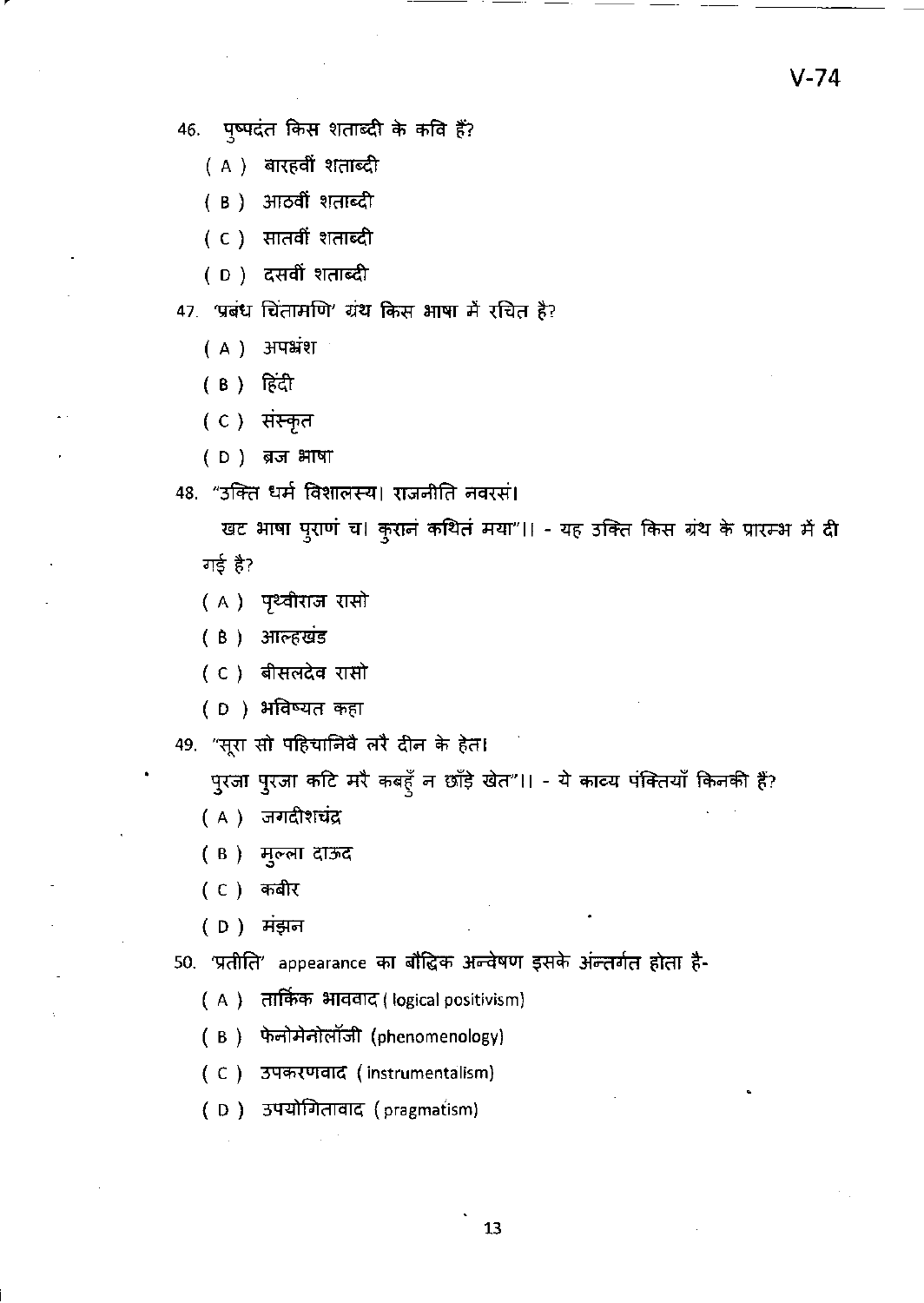$V-74$ 

- 51. इनमें से कौन विद्वान 'साहित्य लहरी' को अप्रमाणिक रचना मानते हैं?
	- ( A ) नन्ददुलारे बाजपेयी
	- ( В ) मिश्रबंध्
	- (C) आचार्य शुक्ल
	- (D) ब्रजेश्वर वर्मा

52. "इन मुसलमान हरिजनन पर कोटिन हिंदू वारिए"। - यह कथन किनका है?

- ( A ) बदरी नारायण चौधरी प्रेमघन
- ( в ) बालमुकुंद गुप्त
- (C) भारतेंदु हरिश्चंद्र
- (D) प्रताप नारायण मिश्र
- 53. इस दार्शनिक ने साहित्य एवं नाटक को अपने अस्तित्ववादी विचारों की अभिव्यक्ति का माध्यम बनाया-
	- ( A ) सोरेले कर्कगार्ड
	- ( в ) कार्ल यास्पर्स
	- $(C)$  जाँ पाल सात्र
	- (D) गैबियल मार्सल
- 54. 'मेरा-जुल-आशकीन' इनमें से किसमें लिखी गई है?
	- (A) पद्य
	- ( B ) गद्**य**
	- ( C ) चंपू
	- (D) ऊपर में से किसी में नहीं।
- 55. रीतिकाल को 'अलंकृत मध्यकाल' नाम किसने दिया है?
	- (A) मिश्रबंध्
	- ( в ) विश्नाथप्रसाद मिश्र
	- ( C ) रामकुमार वर्मा
	- ( D ) आचार्य शुक्ल
- 56. 'कविकुलकल्पतरु' के रचनाकार हैं-
	- ( A ) रामचरित उपाध्याय
	- (в) जसवंत सिंह
	- ( C ) चिंतामणि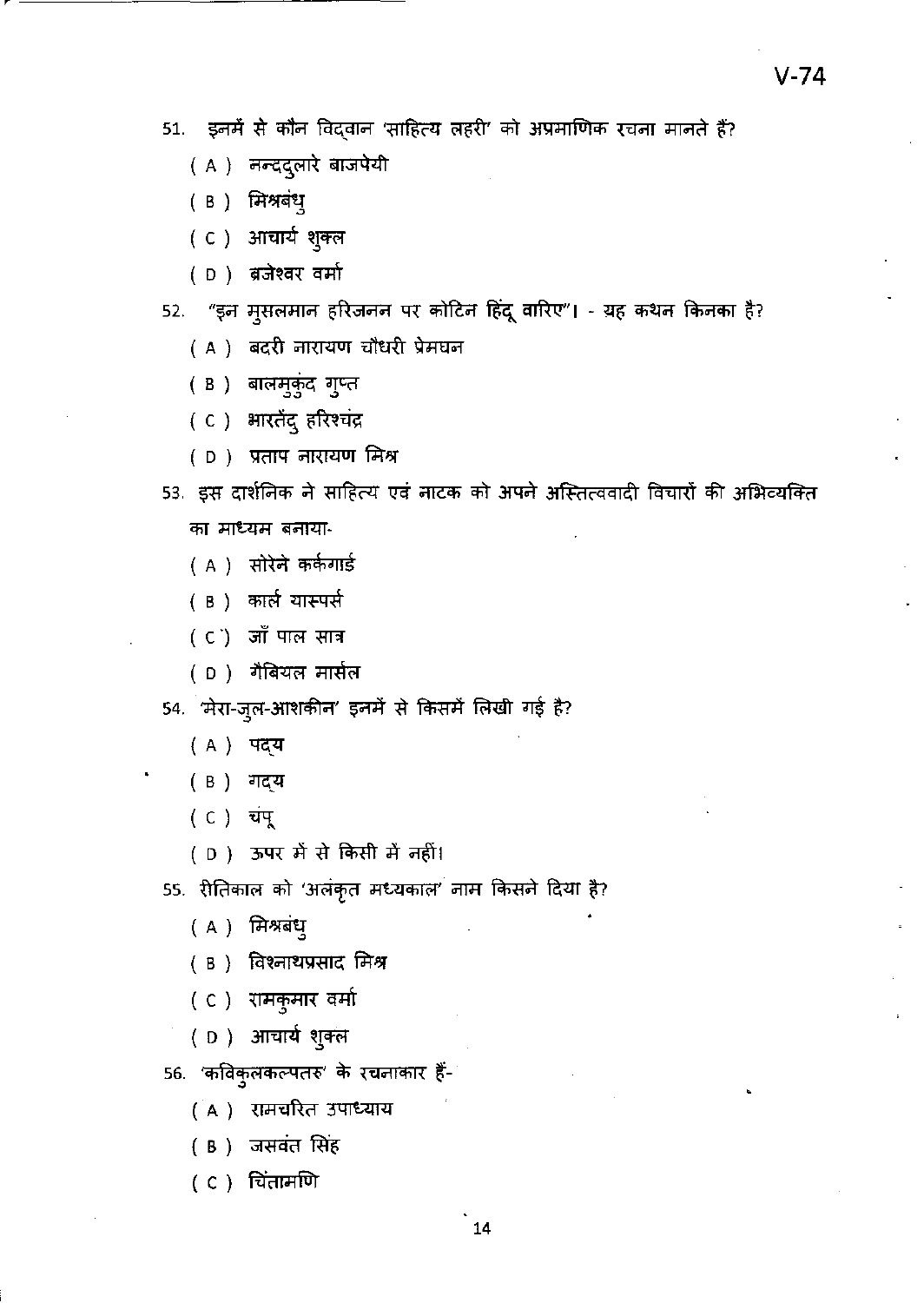- (D) भिखारीदास
- 57. "डेल सो बनाय मेलत सभा के बीच।

लोगन कबित्त कीबो खेल कर जानो है"।। - ये काव्य-पंक्तियाँ किस कवि की हैं?

- $(A)$  ठाकुर
- (B) बोधा
- (C) सूदन
- ( D ) जोधराज

58. 'हरिश्चन्द्र मैगज़ीन' का प्रकाशन वर्ष है-

- $(A)$  1871
- $(B)$  1870
- $(C)$  1872
- $(D)$  1873

59. 'साहित्य जन-समूह के चित्त का विकास है' - निबंध के लेखक हैं-

- ( A ) महावीर प्रसाद द्विवेदी
- ( B) बालकृष्ण भट्ट
- ( C ) हजारी प्रसाद द्विवेदी
- ( D ) गुलेरी

60. महावीर प्रसाद द्विवेदी ने 'सरस्वती' पत्रिका का संपादन कार्य किस वर्ष शुरू किया?

- $(A)$  1905
- $(B)$  1907
- $(C)$  1903
- $(D)$  1900
- 61. 'प्रलय की छाया' कविता के रचयिता हैं-
	- ( A ) मुकुटधर पांडेय
	- ( B ) पंत
	- (C) निरा**ला**
	- (D) प्रसाद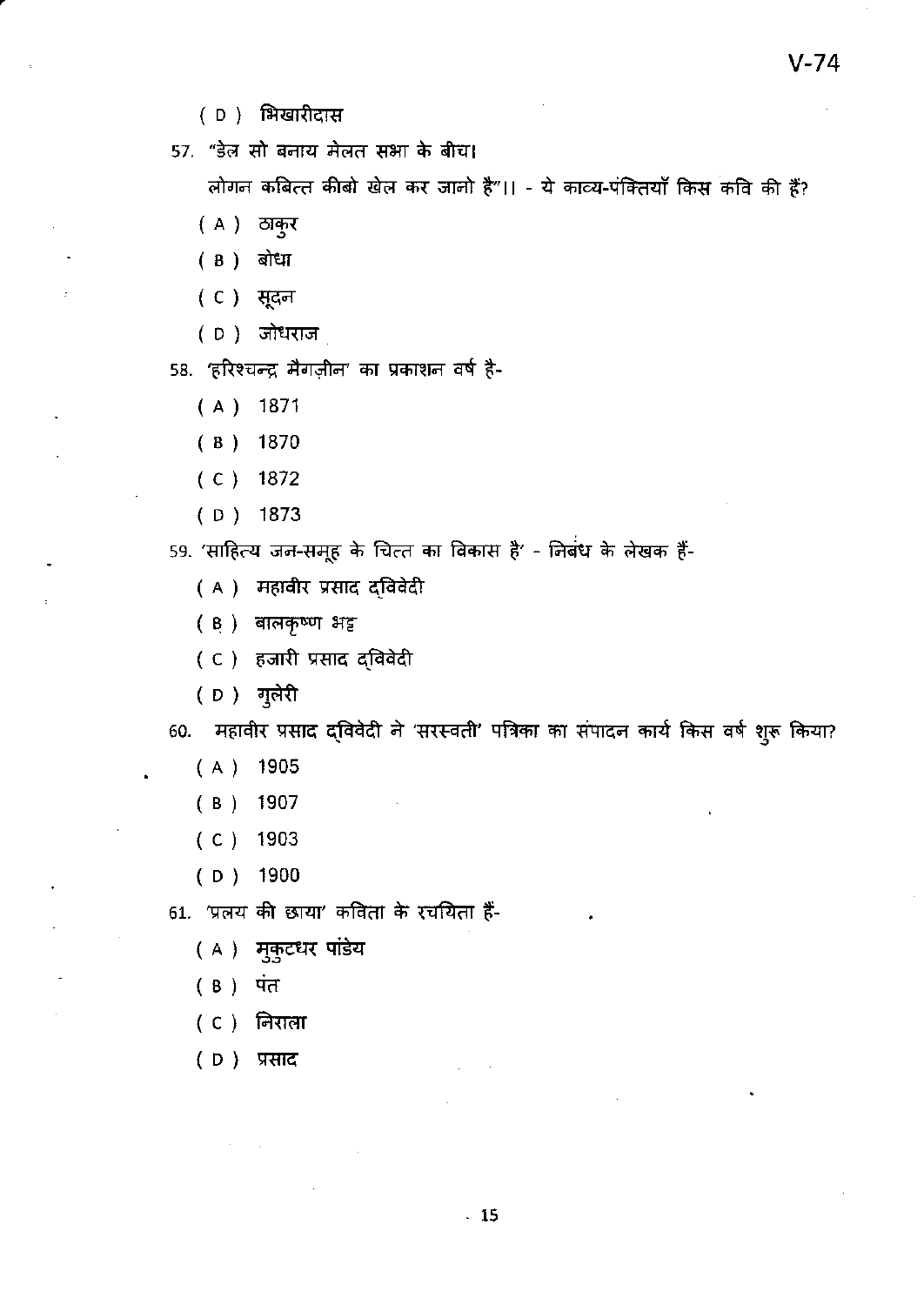- 62. "मनुष्यों की मुक्ति की तरह कविता की भी मुक्ति होती है। मनुष्यों की मुक्ति कर्मों के बंधन से छुटकारा पाना है और कविता की मुक्ति छंदों के शासन से अलग हो जाना..."। - यह स्थापना किस ग्रंथ की भूमिका में दी गई है?
	- ( A ) अनामिका
	- ( в ) परिमल
	- ( C ) गीतिका
	- (D) अर्चना
- 63. 'भारत भारती' का प्रकाशन वर्ष है-
	- $(A)$ 1913
	- 1900  $(B)$
	- $(C)$  1914
	- $(D)$  1920
- 64. "सब के सुख में सुखी रहेगा
	- सब के दुख में दुख मानेगा
	- समझ बूझ कर ही समता का
	- असली मुद्दा पहचानेगा"। इन पंक्तियों के रचयिता हैं-
	- ( A ) रामविलास शर्मा
	- ( B ) नरेन्द्र शर्मा
	- ( C ) नागार्जुन
	- ( D ) त्रिलोचन
- 65. 'अकविता और कला संदर्भ' पुस्तक के लेखक हैं-
	- ( A ) धूमिल
	- ( B ) श्याम परमार
	- (C) मलयज
	- ( D ) काशीनाथ सिंह
- 66. इनमें से कौन 'दलित साहित्य' के आलोचक नहीं हैं?
	- (A) धर्मवीर
	- ( B ) कँवल भारती
	- ( C ) तेज सिंह
	- ( D ) शम्भूनाथ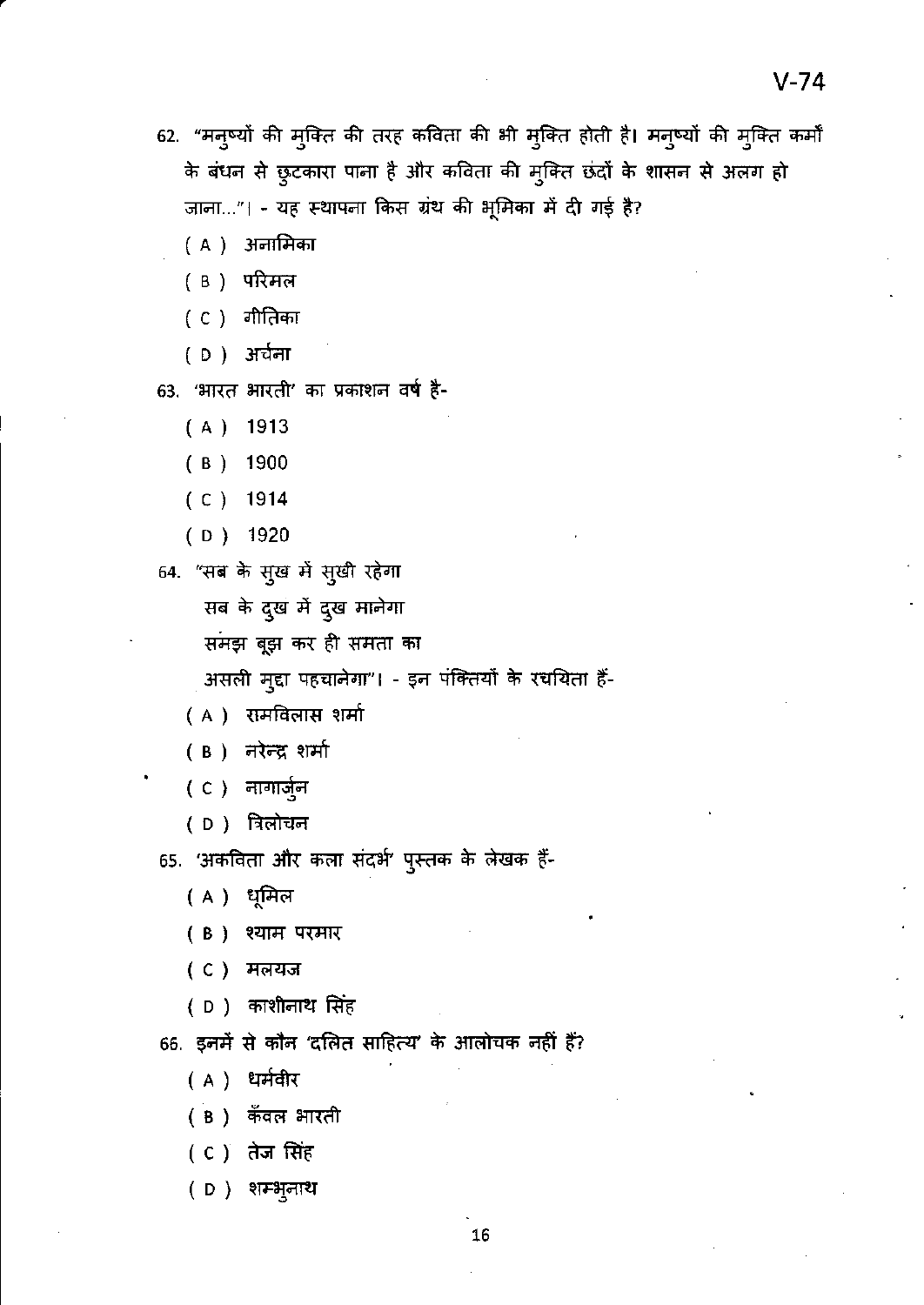67. 'गुजरात पाकिस्तान से गुजरात हिंदुस्तान' पुस्तक के रचयिता हैं-

- (A) अर्चना वर्मा
- ( B ) निर्मला जैन
- ( C ) कृष्णा सोबती
- ( D ) कृष्णा अग्निहोत्री
- 68. 'भारतीय साहित्य की समस्याएँ' किनकी पुस्तक है?
	- (A) ई. पी. चेलीशेव
	- ( B ) रामविलास शर्मा
	- (C) के. दामोदरन
	- ( D ) डॉ. नगेन्द्र

69. 'उन्माद' उपन्यास के लेखक हैं-

- ( A ) ज़किया ज़ुबेरी
- (B) भगवानदास मोरवाल
	- (C) भगवान सिंह
- ( D ) मैत्रेयी पुष्पा

70. 'आलोचक का स्वदेश' किसकी जीवनी है?

- ( A ) राजेन्द्र यादव
- ( B ) विजयदेव नारायण साही
- (C) विजय बहादुर सिंह
- ( D) नन्ददुलारे बाजपेयी